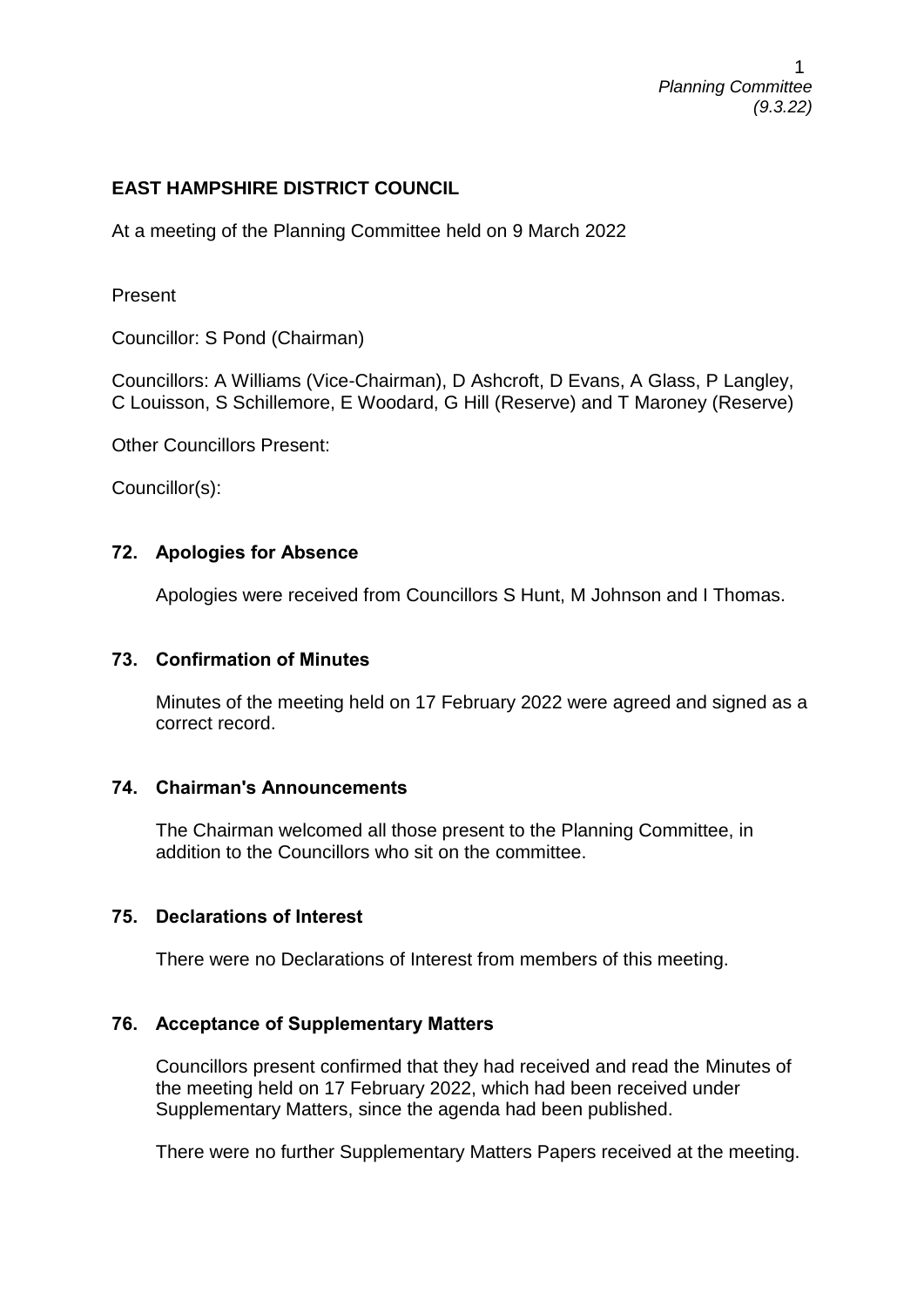#### **77. Future Items**

The committee agreed to inspect the following sites, should the applications be referred to the Planning Committee for determination:

- 23291/029 Lymington Farm Industrial Estate, Lymington Bottom Road, Four Marks, Alton, GU34 5EW
- 39009/008 Land to the north of the Telephone Exchange, Lymington Bottom Road, Medstead, Alton
- 58788 Land to the west of, Longbourn Way, Medstead, Alton

#### **78. Report of the Director of Regeneration and Place**

The reports of the Director of Regeneration and Place were considered, and it was **RESOLVED** that:

| Application No. Site and Description: Resolution:                                                                                                                                                                                                                                                                         |                                                                  |
|---------------------------------------------------------------------------------------------------------------------------------------------------------------------------------------------------------------------------------------------------------------------------------------------------------------------------|------------------------------------------------------------------|
| 38980/007/FUL                                                                                                                                                                                                                                                                                                             | Permission subject to the conditions as<br>set out in Appendix A |
| The Spinney, Shalden Lane, Shalden,<br>Alton, GU34 4DT                                                                                                                                                                                                                                                                    |                                                                  |
| Demolition of the existing<br>dwellinghouse, associated garage and<br>outbuilding, and the erection of a 4-<br>bedroom dwellinghouse and associated<br>garage. The existing swimming pool and<br>tennis court are proposed to be replaced<br>and the garden landscaped. (Revised<br>landscaping plan received 18.11.2021) |                                                                  |

- **79. PART 1 - East Hampshire District Council - Applications and related planning matters to be determined or considered by the Council as the local planning authority.**
- **80. SECTION 1 - APPLICATIONS REPORTED IN DETAIL**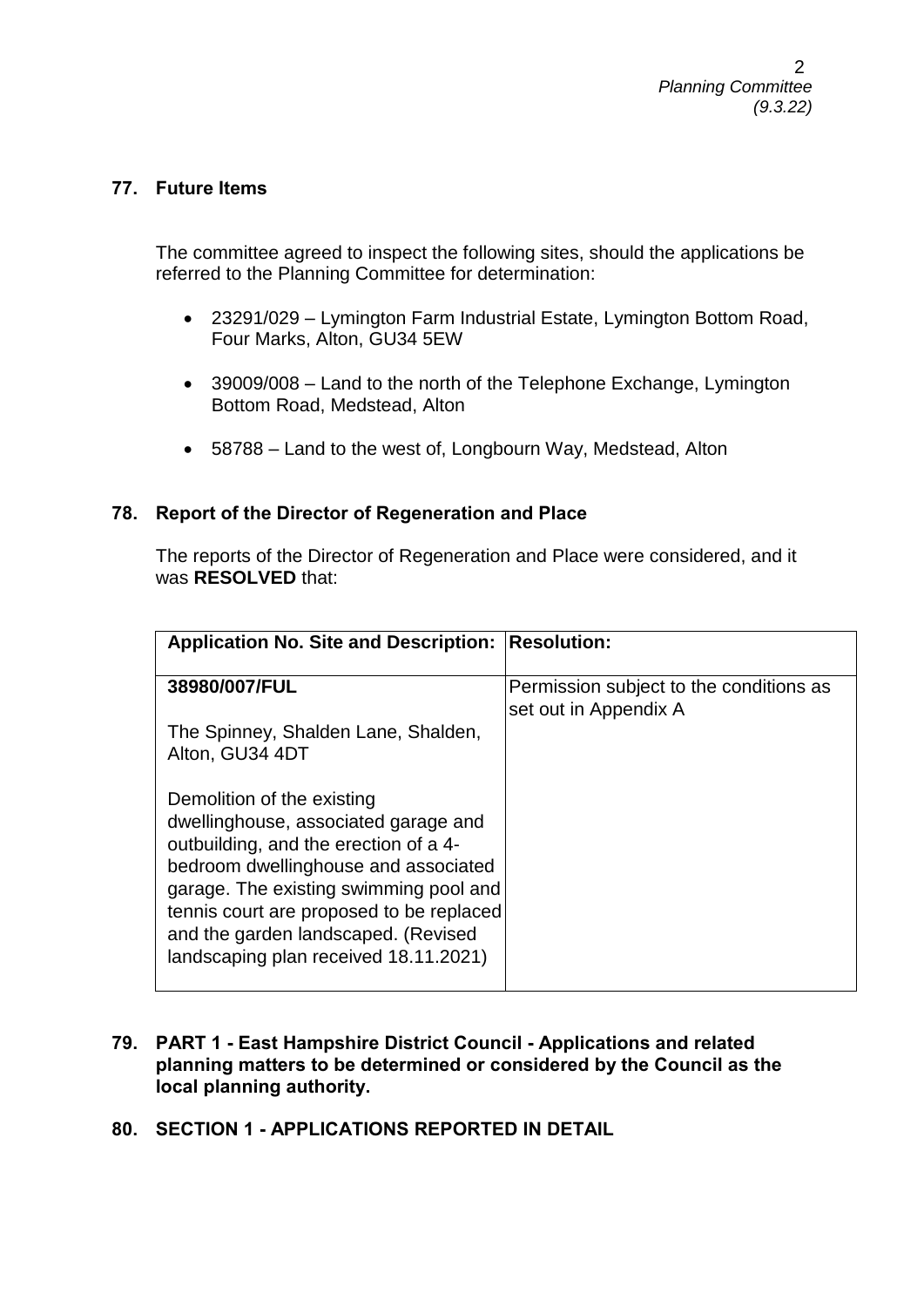#### **81. 38980/007/FUL/KM - The Spinney, Shalden Lane, Shalden, Alton, GU34 4DT**

Full Application – Demolition of the existing dwellinghouse, associated garage and outbuilding, and the erection of a 4-bedroom dwellinghouse and associated garage. The existing swimming pool and tennis court are proposed to be replaced and the garden landscaped. (Revised landscaping plan received 18.11.2021)

The Development Management Team Leader introduced the application, which was a replacement dwelling in the countryside. He stated that members had attended a site visit the previous week.

A location plan showed the highway of Shalden Lane, which ran north south to the west of the site, approximately 250 metres from the village and some considerable distance from neighbouring properties, with the exception of 'Fairfield' to the south. An aerial photograph showed images of a swimming pool and former tennis court on the site plus three poultry houses, which had since been removed. Photographs also showed that the application site was located to the top of a shallow hill.

Existing and proposed site plans were then provided as part of the presentation. The footprint of the new proposed two storey dwelling was shown on the Proposed Site Plan, together with the garage which was located to the south of the site, plus a replacement outbuilding to the north. Access to the site from Shalden Lane would remain unchanged with this proposal. The Existing Site Plan denoted areas of Permitted Development extensions, which did not require planning permission. These had recently been established in relation to the uplift and floor space of the existing dwelling and an Existing Elevations Plan showed drawings of the five bedroom dwelling in respect of the north, south, east and west elevations.

A further Proposed Site Plan was shown of a new swimming pool and also a flint wall which would connect the garage to the south. The proposed footprint would occupy a similar position on the site as the existing dwelling and the tennis court would be relocated from the boundary to the north.

The Development Management Team Leader explained that the Permitted Development Fallback Position, which should be taken into account as a material consideration for this application, had been granted through a Lawful Development Certificate for side extensions, and Prior Approval for a rear extension. Established Fallback Floorspace of the rear extension would almost double the footprint, should the applicant decide to implement the Permitted Development rights granted on the site.

An artistic impression of the proposed Front, Rear and Side Elevations, showed a contemporary and modern styled house, which would measure 6.6 metres to the top of a flat roof. Materials used would be timber cladding on the first floor and a flint finish on the external wall of the ground floor. Floor Plans were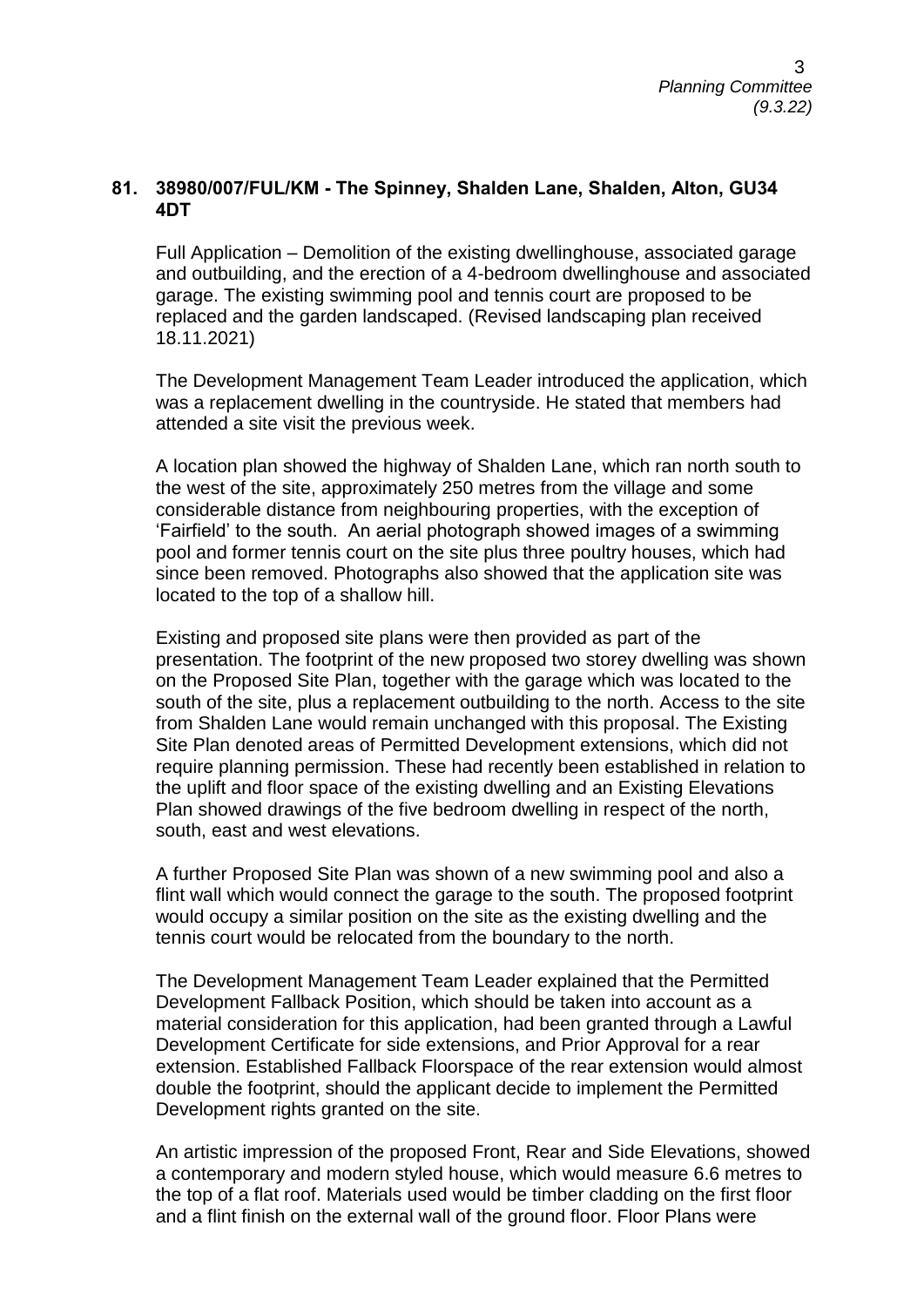shown to describe the proposed accommodation and plans of the garage and also proposed workshop were shown.

A revised landscape scheme would include planting of trees and hedgerows, as some trees had been recently removed, although certain existing mature trees would remain.

The Development Management Team Leader then outlined the main planning issues considered in respect of the report:

**Principle of Development** – The proposal, as a development within the countryside, met the necessary criteria in both National and Local policies.

The floorspace calculations for the replacement dwelling could achieve a comparable area as extensions to the existing dwelling, under Permitted Development Fallback Position.

**Impact upon the scale and character of the site and the local area** – The proposed dwelling would be located generally on the footprint of the existing dwelling. The plot itself could readily absorb the size of the dwelling.

**Impact on Heritage Assets** – Objections had been raised in relation to the detrimental impact the contemporary design of the proposed dwelling could have on the rural character of the area, village conservation area and local listed buildings. It was confirmed however that the plot did not have a close association with any of the more built up properties of the village to the south and that the proposed development would therefore not be viewed as harmful to the local setting or conservation area.

The Development Management Team Leader concluded his presentation and recommended permission for the reasons stated, as listed within the report.

The Chairman thanked the Officer for his presentation and informed that three members of the public were registered to speak in respect of this application.

The Committee was then addressed by the following deputees:

#### **Mr David Lancaster spoke as a member of the public**

As set out in Appendix (i), attached to these minutes.

#### **Cllr Dave Orme, spoke as a representative of Shalden Parish Council**

As set out in Appendix (ii), attached to these minutes.

#### **Mr Dan Roycroft, spoke as the agent on behalf of the applicant from Atlas Planning Group**

As set out in Appendix (iii), attached to these minutes.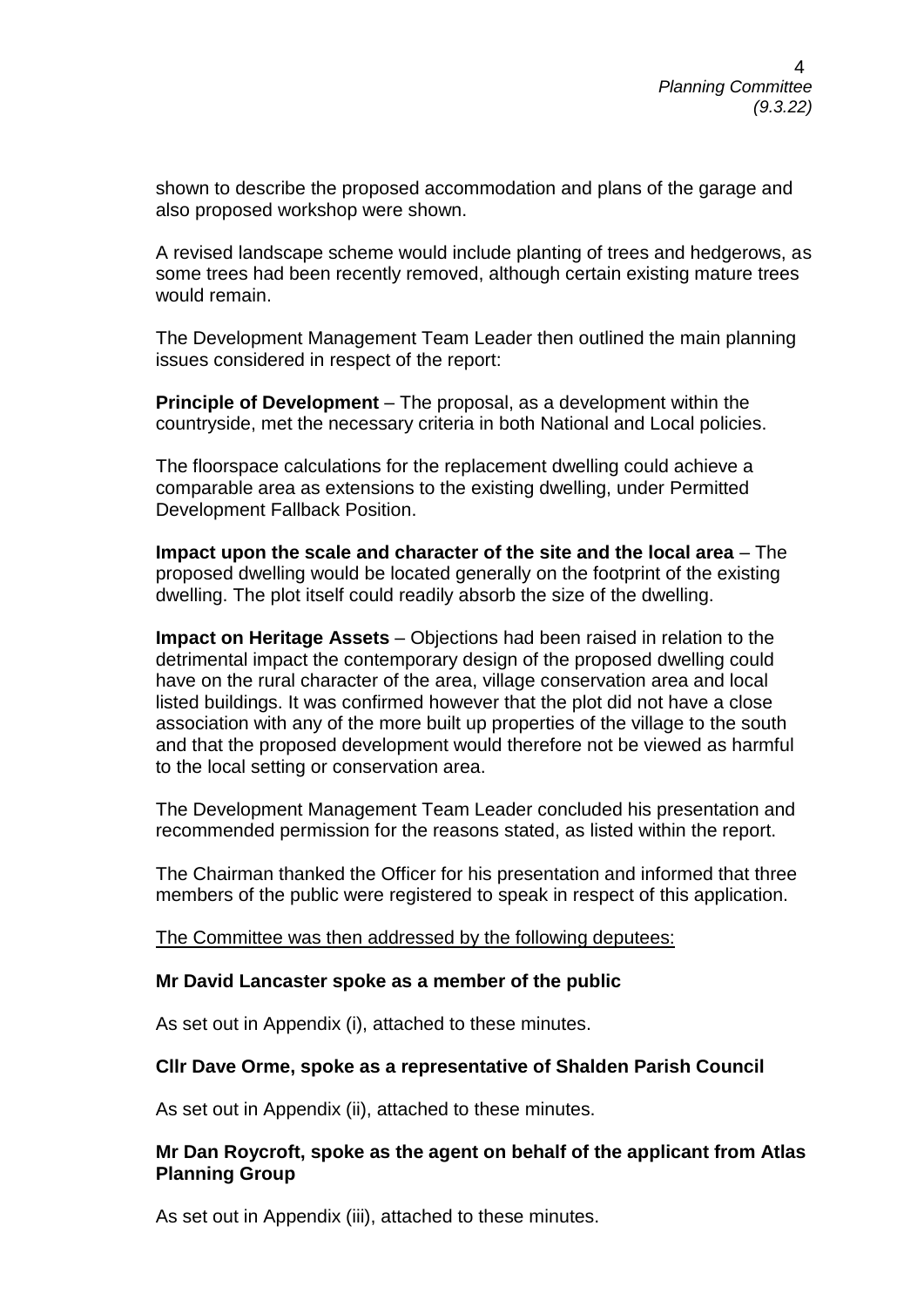The Chairman asked the Development Management Team Leader if he wished to make any comments on the deputations received.

The Officer wished to clarify a point made on behalf of Shalden Parish Council. He stated that the amended plan received in November 2021, was in respect of an amended Landscaping Plan but nothing further had been received.

The Chairman then invited the Committee to ask questions of the officer and debate the application.

The Development Management Team Leader responded to members in respect of the following points raised:

- Materials used would be of flint and not render, although as stated in Condition 4, exact detail was required before approval.
- There were no Tree Preservation Orders inside or outside of the site boundary.
- The applicant could build two site extensions without permission, under Permitted Development, if they wished to do so.
- Details of the Permitted Development Fallback Position were further provided, particularly in respect of current policies of building developments in the countryside.
- Plantation would provide an opportunity to soften the landscape, as stated in Condition 4. It may be acceptable for more quickly growing specimens to be planted, although trees should not be too tall for inappropriate screening.
- Any landscaping matters would be considered within the conditions.
- The Council's solicitor expressed concerns in respect of the request made by a member to add a new condition to try and secure mitigation measures to reduce light transmittance. The solicitor stated that any condition could not be imposed and would not be enforceable.

Members noted that there was a duplication of Conditions 7 and 8 and therefore the Officer agreed that Condition 7 should be deleted. It was also agreed that an additional informative would be included to make the applicant aware that as part of the requirements under Condition 3, the Council would expect them to provide details of the planting scheme to include native species of a size and maturity at planting stage to provide a more immediate effect.

Members of the committee, on balance, support the application. Members acknowledged that the principle of the development would provide a good quality modern dwelling, which would stand alone outside of the permitter of the conservation area in the countryside. It was also noted that the new development could embody architectural importance in the future.

The Committee voted on the Officer's recommendation for permission of application 38980/007/FUL/KM, subject to the reasons listed on page 23 of the agenda, as set out within the report. The removal of Condition 7 was agreed plus the inclusion of an additional Informative, the final wording to be confirmed with the Chairman and the local Ward Councillor.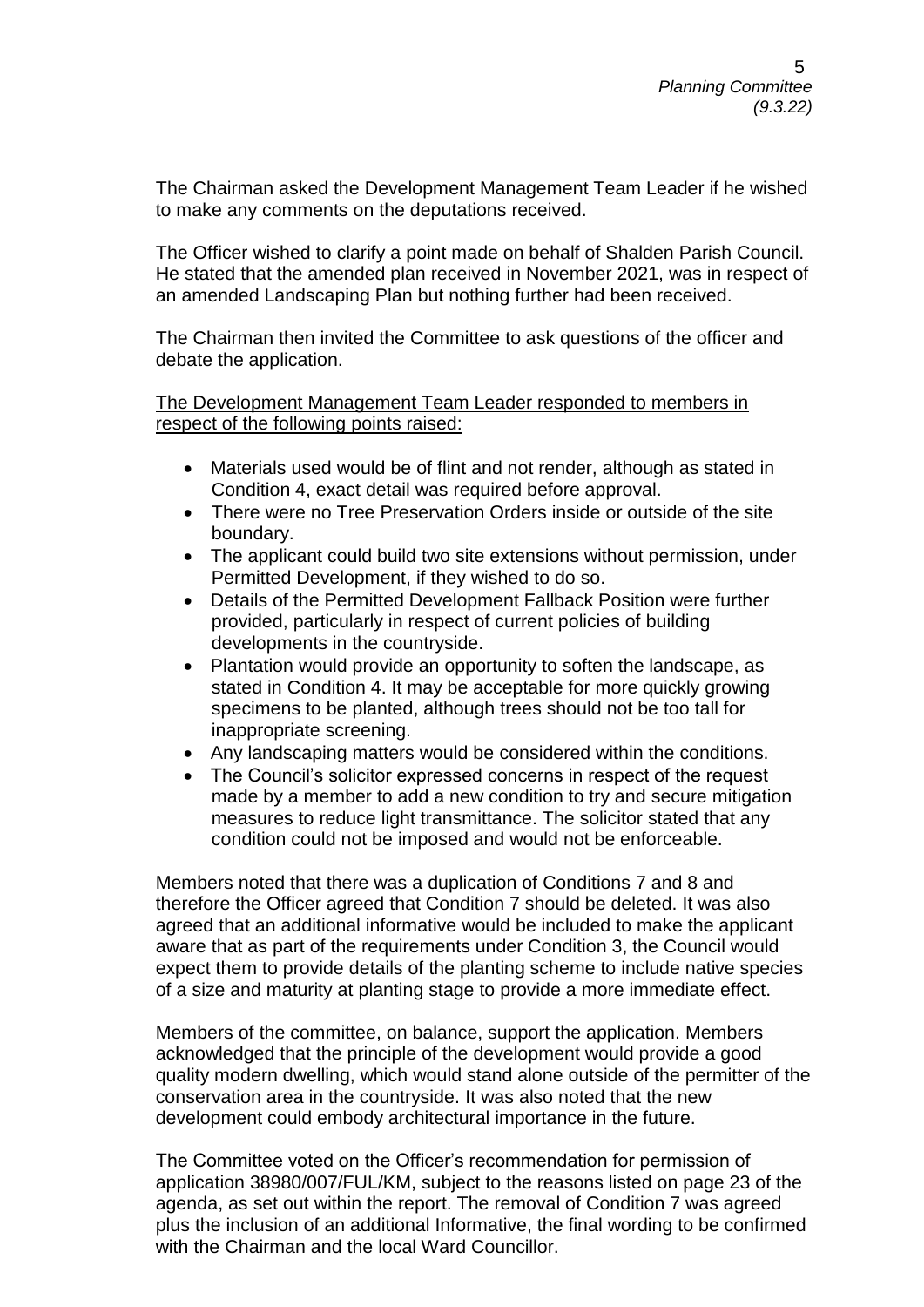Following the vote, the recommendation was declared **CARRIED**, 10 Councillors voting **FOR** approval, 1 Councillor voting **AGAINST** approval and no Councillors **ABSTAINING** from voting.

**The meeting commenced at 6.00 pm and concluded at 7.30 pm**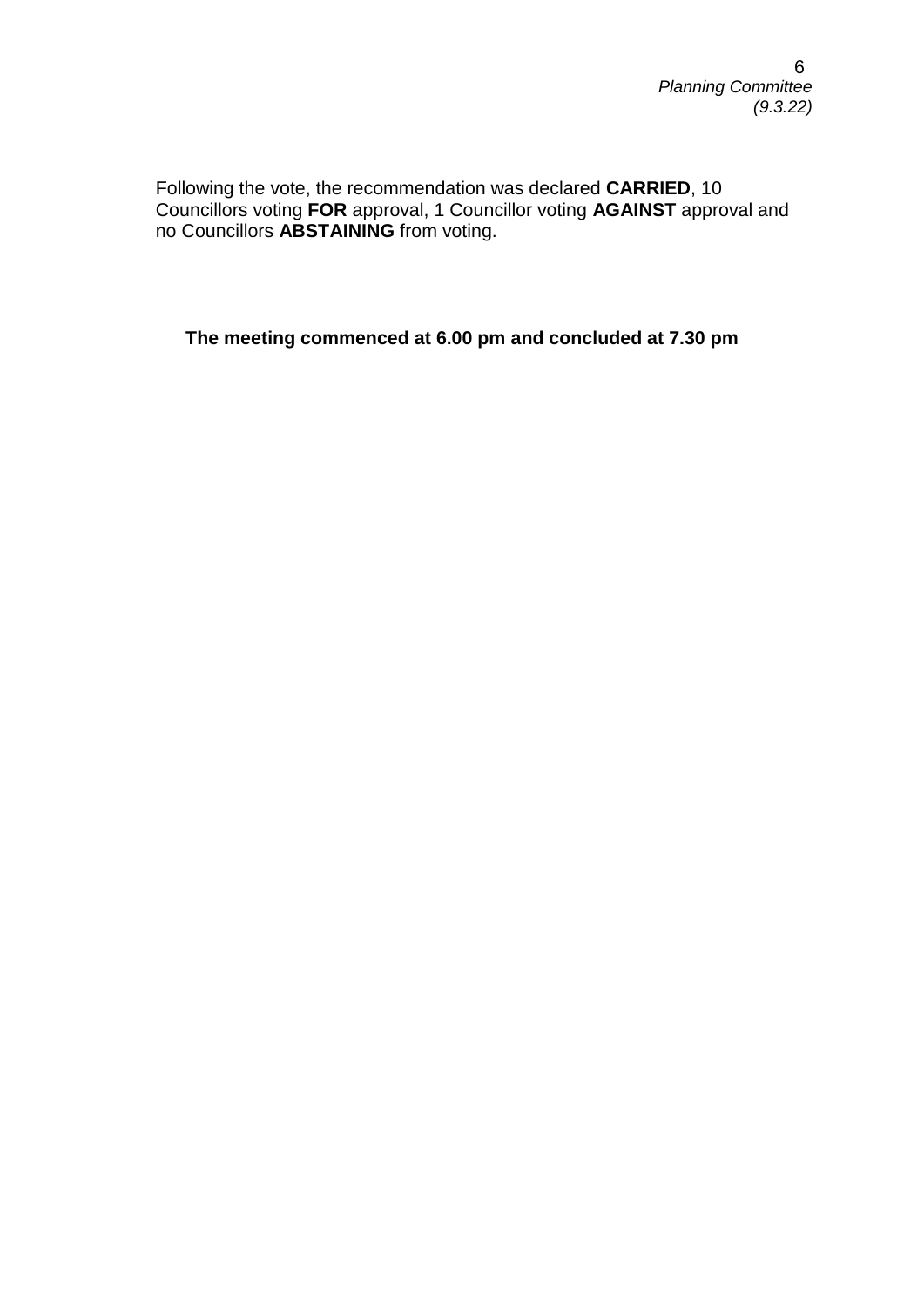

# **Part 1**

# EAST HAMPSHIRE DISTRICT COUNCIL

## **MINUTES OF PLANNING COMMITTEE**

|   |                         | Minute Item 79.                                                                                                                                                                                                                                                                                                                                                                                                                                                                                                                                                                                                                                                 |                     |
|---|-------------------------|-----------------------------------------------------------------------------------------------------------------------------------------------------------------------------------------------------------------------------------------------------------------------------------------------------------------------------------------------------------------------------------------------------------------------------------------------------------------------------------------------------------------------------------------------------------------------------------------------------------------------------------------------------------------|---------------------|
|   |                         |                                                                                                                                                                                                                                                                                                                                                                                                                                                                                                                                                                                                                                                                 |                     |
|   |                         | Part 1                                                                                                                                                                                                                                                                                                                                                                                                                                                                                                                                                                                                                                                          |                     |
|   |                         | <u>EAST HAMPSHIRE DISTRICT COUNCIL</u>                                                                                                                                                                                                                                                                                                                                                                                                                                                                                                                                                                                                                          |                     |
|   |                         | <b>MINUTES OF PLANNING COMMITTEE</b>                                                                                                                                                                                                                                                                                                                                                                                                                                                                                                                                                                                                                            |                     |
|   |                         | Applications determined by the<br><b>Council as the Local Planning Authority</b>                                                                                                                                                                                                                                                                                                                                                                                                                                                                                                                                                                                |                     |
|   |                         | <b>APPENDIX A</b>                                                                                                                                                                                                                                                                                                                                                                                                                                                                                                                                                                                                                                               |                     |
|   |                         |                                                                                                                                                                                                                                                                                                                                                                                                                                                                                                                                                                                                                                                                 | <b>9 March 2022</b> |
|   |                         |                                                                                                                                                                                                                                                                                                                                                                                                                                                                                                                                                                                                                                                                 |                     |
|   | <b>PROPOSAL</b>         | Demolition of the existing dwellinghouse, associated<br>garage and outbuilding, and the erection of a 4-<br>bedroom dwellinghouse and associated garage. The<br>existing swimming pool and tennis court are proposed<br>to be replaced and the garden landscaped. (Revised<br>landscaping plan received 18.11.2021)                                                                                                                                                                                                                                                                                                                                             |                     |
|   | <b>LOCATION:</b>        | The Spinney, Shalden Lane, Shalden, Alton, GU34 4DT                                                                                                                                                                                                                                                                                                                                                                                                                                                                                                                                                                                                             |                     |
|   | <b>REFERENCE</b><br>NO: | 38980/007/FUL/KM                                                                                                                                                                                                                                                                                                                                                                                                                                                                                                                                                                                                                                                |                     |
| 1 | Act 1990.               | The development hereby permitted shall be begun before the expiration<br>of three years from the date of this planning permission.<br>Reason - To comply with Section 91 of the Town and Country Planning                                                                                                                                                                                                                                                                                                                                                                                                                                                       |                     |
| 2 |                         | No development shall commence on site above slab level until a scheme<br>has been submitted to, and agreed in writing by, the Local Planning<br>Authority to demonstrate that the built development hereby permitted<br>incorporates measures that provides at least 10% of energy demand from<br>decentralised and renewable or low carbon energy sources.<br>Before any part of the development is first occupied a verification report<br>and completion certificate shall be submitted in writing to the Local<br>Planning Authority confirming that the built development hereby permitted<br>has been constructed in accordance with the approved scheme. |                     |
|   |                         | Page 7                                                                                                                                                                                                                                                                                                                                                                                                                                                                                                                                                                                                                                                          |                     |

- 1 The development hereby permitted shall be begun before the expiration of three years from the date of this planning permission. Reason - To comply with Section 91 of the Town and Country Planning Act 1990.
- 2 No development shall commence on site above slab level until a scheme has been submitted to, and agreed in writing by, the Local Planning Authority to demonstrate that the built development hereby permitted incorporates measures that provides at least 10% of energy demand from decentralised and renewable or low carbon energy sources. Before any part of the development is first occupied a verification report and completion certificate shall be submitted in writing to the Local Planning Authority confirming that the built development hereby permitted has been constructed in accordance with the approved scheme.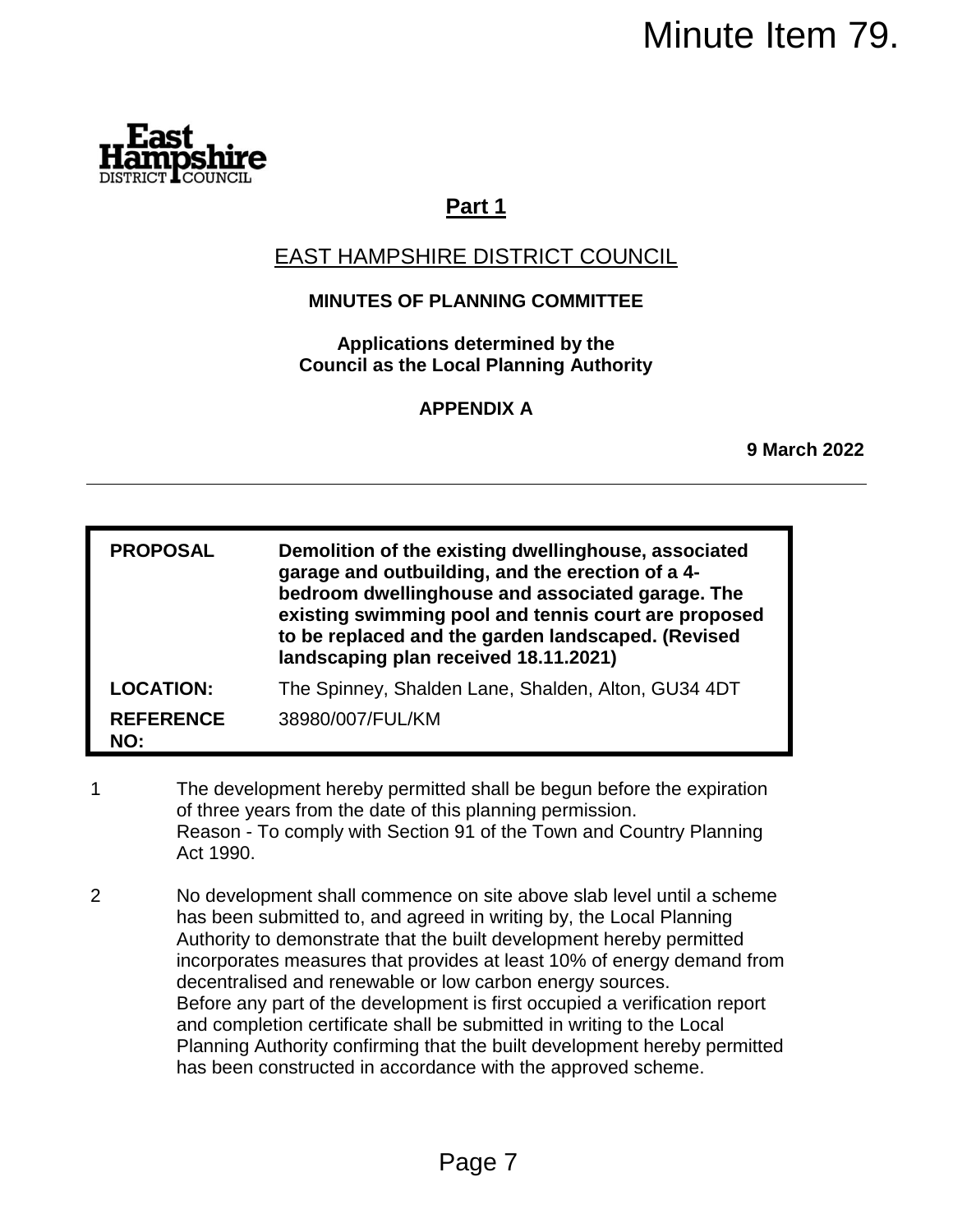The developer shall nominate a competent person for the purpose of assessing and providing the above required report and certificate to confirm that the completed works incorporate such measures as to provide these requirements. The measures shall thereafter be retained and maintained to the agreed specification for the lifetime of the development.

Reason - To ensure that the development incorporates necessary mitigation and adaptation measures with regard to climate change. It is considered necessary for this to be a pre-commencement condition as these details relate to the construction of the development and thus go to the heart of the planning permission.

3 The development hereby approved shall not be first brought into use until a fully detailed hard and soft landscape and planting scheme (which includes details of all the boundary treatments and details of the gate) for the site has been submitted to and approved in writing by the Local Planning Authority. The works shall be carried out in accordance with the approved details and in accordance with the recommendations of the appropriate British Standards or other recognised codes of good practice. These works shall be carried out in the first planting season after practical completion or first occupation of the development, whichever is earlier, unless otherwise first agreed in writing by the Local Planning Authority. Any trees or plants which, within a period of 5 years after planting, are removed, die or become seriously damaged or defective, shall be replaced as soon as is reasonably practicable with others of species, size and number as originally approved unless a suitable alternative species are otherwise agreed in writing by the Local Planning Authority. Reason - In the interests of the visual amenities of the locality and to enable proper consideration to be given to the impact of the proposed development on existing trees.

4 Notwithstanding any indication of materials that may have been given in the application or in the absence of such information, no development above slab level shall take place on site until samples / details including manufacturers details of all the materials to be used for external facing and roofing for the development hereby approved have been submitted to, and approved in writing by, the Local Planning Authority. The development works shall be carried out in accordance with the approved details.

> Reason - To ensure that the materials used in the construction of the approved development harmonise with the surroundings.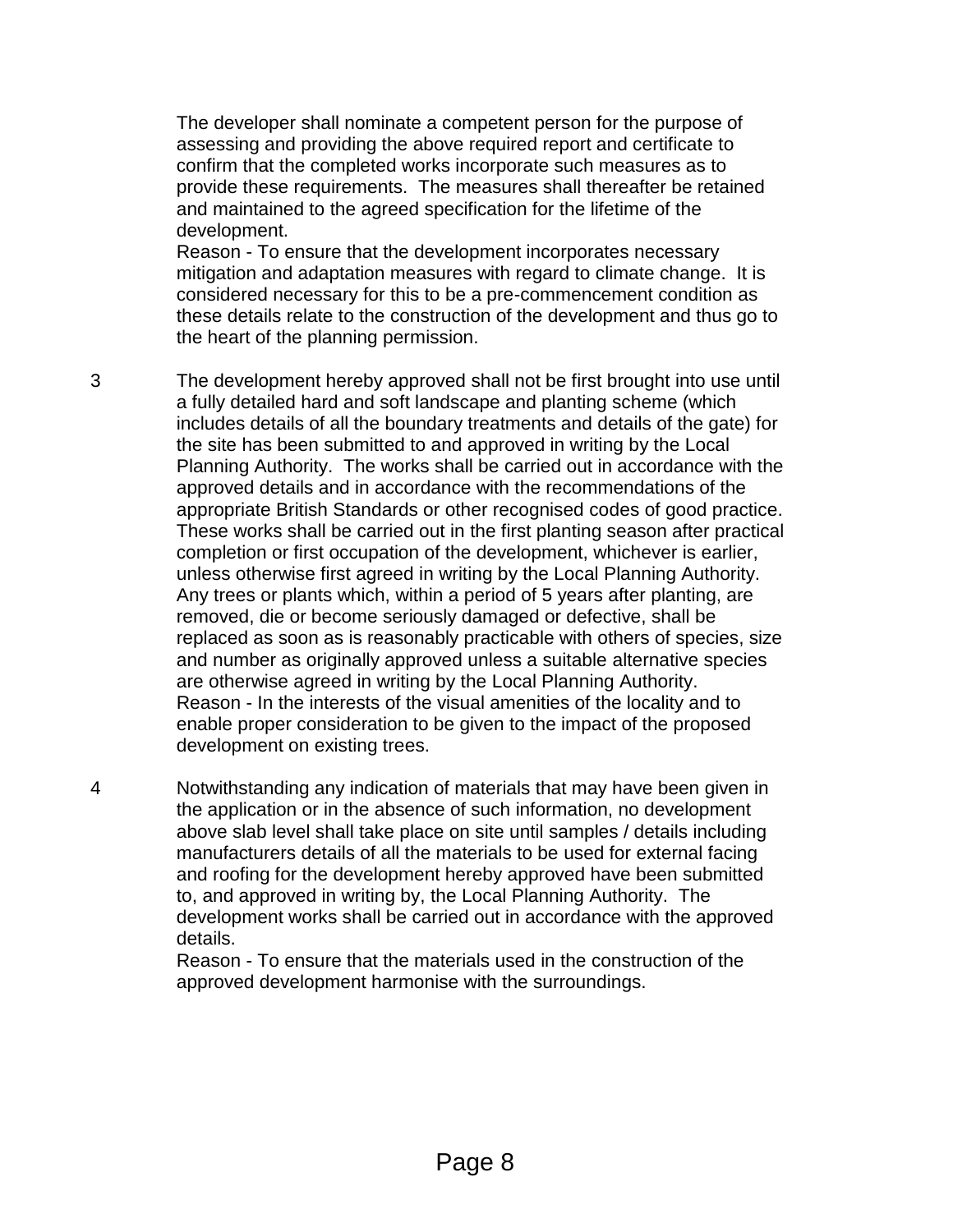5 Development shall proceed in accordance with the ecological mitigation, compensation and enhancement measures detailed within the Preliminary Ecological Appraisal (EcoSupport, April 2021) and Bat & Protected Species Survey and Bat Emergence Survey (EcoLogic, July 2021) unless otherwise agreed in writing by the Local Planning Authority. All ecological mitigation, compensation and enhancement features shall be installed as per ecologist's instructions and retained in perpetuity in a condition and location suited to their intended function. Reason - To protect biodiversity in accordance with the Conservation

Regulations 2017, Wildlife & Countryside Act 1981, the NERC Act (2006), NPPF and with Policy CP21 of the East Hampshire District Local Plan: Joint Core Strategy.

6 On the day on which the new dwelling hereby permitted is first occupied or is practically completed, whichever is the earlier, the existing dwelling within the application site shall cease to be used for any purpose, and within one month of that day the existing dwelling shall be demolished, the resultant materials cleared from the site, and the land reinstated, in accordance with details which have first been submitted to, and agreed in writing by, the Local Planning Authority.

Reason - In order to secure the removal of the existing dwelling which is being replaced, and in order to protect the character of the area/countryside.

7 Notwithstanding any indication on the approved plans, the resultant dwelling shall not have a total habitable floor area greater than 500 square metres gross external measurement. Upon implementation of this permission, notwithstanding the provisions of the Town and Country Planning (General Permitted Development) (England) Order, 2015 (or any order revoking, re-enacting or modifying that Order) there shall be no additions to or extensions/enlargement of the dwellinghouse to which this application relates without a grant of planning permission from the Local Planning Authority.

> Reason - The property lies outside of any recognised settlement where the Local Planning Authority seeks to retain a range of dwellings, and therefore wishes to control any further alterations, extensions or conversion of the roof space.

8 Notwithstanding the provisions of the Town and Country Planning (General Permitted Development) Order 2015 (or any order revoking, reenacting or modifying that Order) the garage hereby approved shall only be used for the purpose of parking private motor vehicles in connection with the residential use of the property. Reason - The property lies outside of any recognised settlement where the Local Planning Authority seeks to retain a range of dwellings, and therefore wishes to control any further conversions of outbuildings.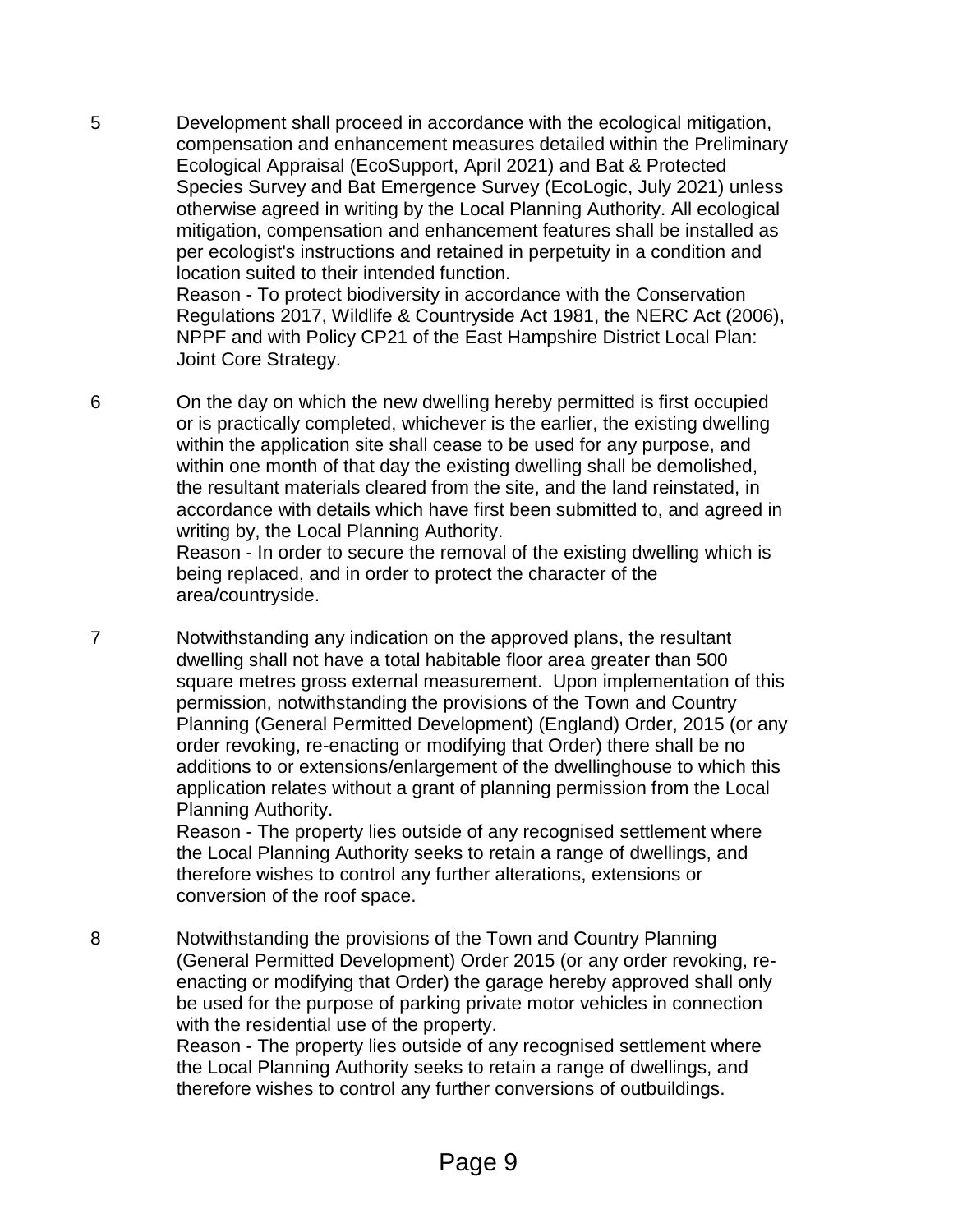9 The development hereby permitted shall be carried out in accordance with the following approved plans and particulars:

> Application Form Cil Form 1 - Additional Information DAS Document Part 1 DAS Document Part 2 Planning Statement Preliminary Ecological Appraisal Drg. 0450 - North Elevation Drg. 0451 - East Elevation Drg. 0452 - West Elevation Drg. 0453 - South Elevation Drg. 100 - Location and Block Plan Drg. 103 - Existing Site Plan Drg. 104 - Site Plan Proposed Drg. 201 - Existing Floor Plans Drg. 250 - GF Plan Drg. 251 - FF Plan Drg. 252 - Garage Drg. 261 - Proposed workshop Drg. 350 S-02 - Site Section Proposed Drg. 400 E-01 - Existing Elevations Drg. 401 E-01 - Existing Outbuildings Elevations Drg. TT.OCO.501.3 - Scheme of Hard and Soft Landscaping (revised plan rec'd 18.11.21)

Reason - To ensure provision of a satisfactory development.

### **Informative Notes to Applicant:**

1 In accordance with paragraphs 38 and 39 of the NPPF East Hampshire District Council (EHDC) takes a positive and proactive approach and works with applicants/agents on development proposals in a manner focused on solutions by:

offering a pre-application advice service,

updating applicant/agents of any issues that may arise in the processing of their application and where possible suggesting solutions.

In this instance was provided with pre-application advice, and the application was acceptable as submitted and no further assistance was required.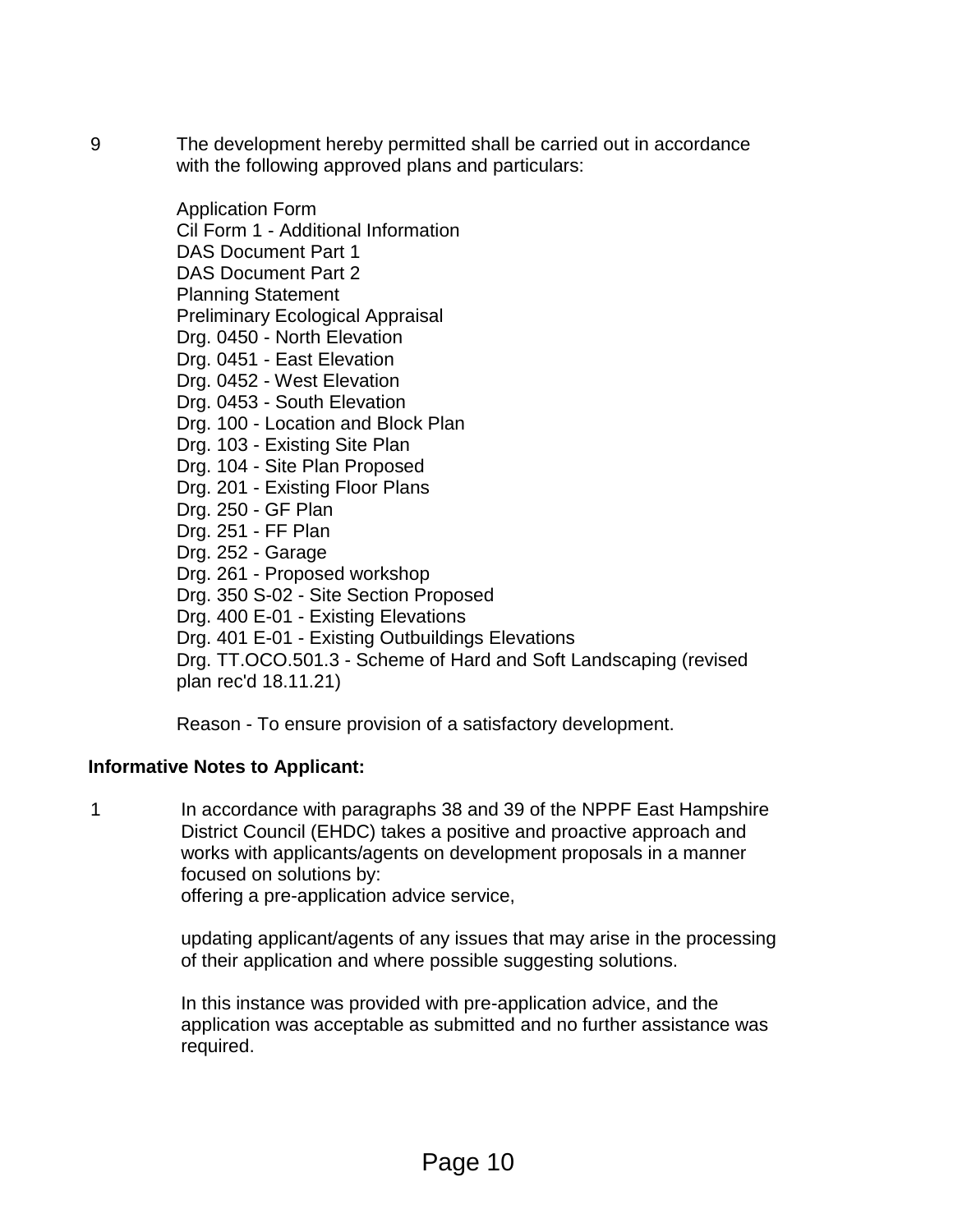2 The proposed development referred to in this planning permission is a chargeable development liable to pay Community Infrastructure Levy (CIL) under Part 11 of the Planning Act 2008 and the CIL Regulations (as amended)

> In accordance with CIL Regulation 65, East Hampshire District Council will issue a Liability Notice in respect of the chargeable development referred to in this planning permission as soon as practicable after the day on which planning permission first permits development. Further details on the Council's CIL process can be found on the East Hampshire District Council website:

> http://www.easthants.gov.uk/sites/default/files/documents/Planning%20C ontributions%20and%20CIL%20Supplementary%20Planning%20Docum ent%20-%20April%202016.pdf

3 The applicant is made aware that as part of the requirements under Condition 3, the council will be expecting the details of the planting scheme to include trees, hedges and vegetation of a size and maturity at planting stage to provide a more immediate effect to help soften the development shortly after its construction.

——————————————————————————————————————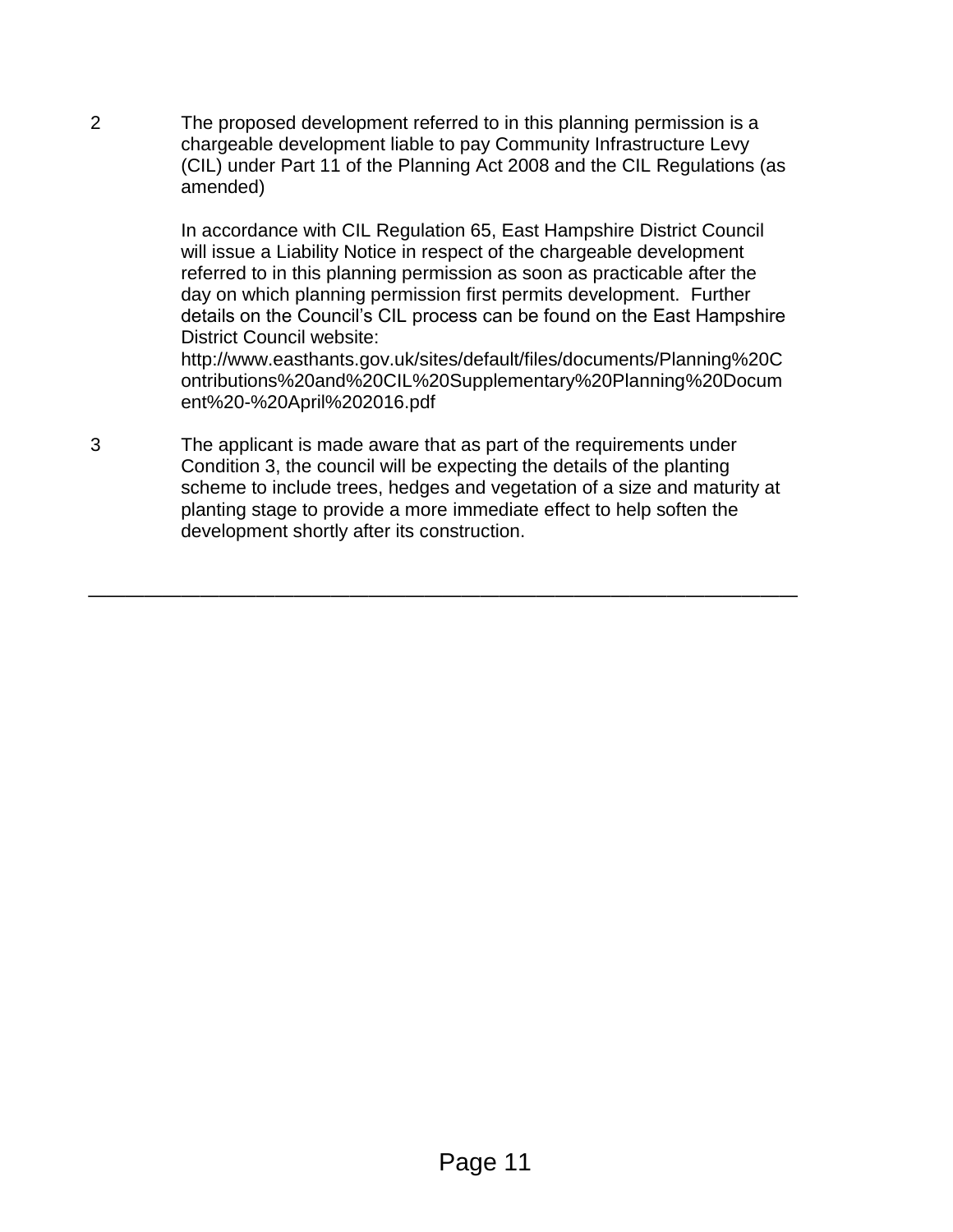#### Objectors' remarks re The Spinney for the planning committee on 9 March 2022

(References are to pages and paragraphs in the agenda annex to the planning committee agenda) Words in [] will not be read out

We would be happy with a reasonable, replacement building of the size proposed.

- 1. However, this **most controversial** application is **based on an entirely false premise** because it is not, as the applicant contends, **"***reflective of the surrounding rural area, and sympathetic within its setting"* and it cannot sensibly be said to *"not appear incongruous"* because it is obviously incongruous, [i.e. not in harmony.]
- 2. **This scheme will have a significant negative visual impact on the area** as it is on open, high ground and **is prominently visible from a wide arc of vision around it**.
- 3. Almost all the mature trees on the Shalden Lane boundary have now been felled and replaced by hedging whips of some 1.5 metres. **Even when established in some 5 years, these will not provide any effective screening of the new building,** and neither will the planting elsewhere.
- 4. At page 3 para 3.3 mention is made of the JCS and Local Plan having policies that **must be met** and **here they are not**.
- 5. This design is **non-compliant** with the opening policy statement for CP29 being *"highly appealing in terms of visual appearance."* **Obviously, this is subjective, but few people would regard this design as being 'highly appealing'**. [And it does not "*respect the character, identity and context of the District's towns, villages and countryside"]* because it is **a deliberate statement of the opposite and there is no similar design of a rural house in the wider area** [CP29 (a).] Minute Item 81.<br>
Diectors' remarks re The Spinney for the planning com<br>
(References are to pages and paragraphs in the agenda<br>
We would be happy with a reasonable, replacement bul<br>
1. However, this most controversial appli
	- 6. The design offends CP29 (d) because it shows **absolutely no recognition of local distinctiveness** [and it is **not** "*appropriate and sympathetic to its setting in terms of its scale etc"]* and because in outline it **resembles a collection of Shipping Containers.**
	- 7. It offends CP29 (e) because **the glass area is overpowering, and the profile is a brutal series of sharp edges entirely out of keeping with the traditional architecture of the area**.
	- 8. Further, it offends CP30 because [it does not *"conserve and………. enhance the District's historic environment"* as] it is **ultra-modern** and **is an architectural insult to our precious historic environment**.
	- 9. With respect to the officer, who contends otherwise, [on page 17 para 6 and page 19 para 5] **on any common-sense basis, and in fact, this design is** *"harmful"* [*to the character and context of the site and local area].* **She asserts categorically that the proposal would accord with CP29 when it does not.**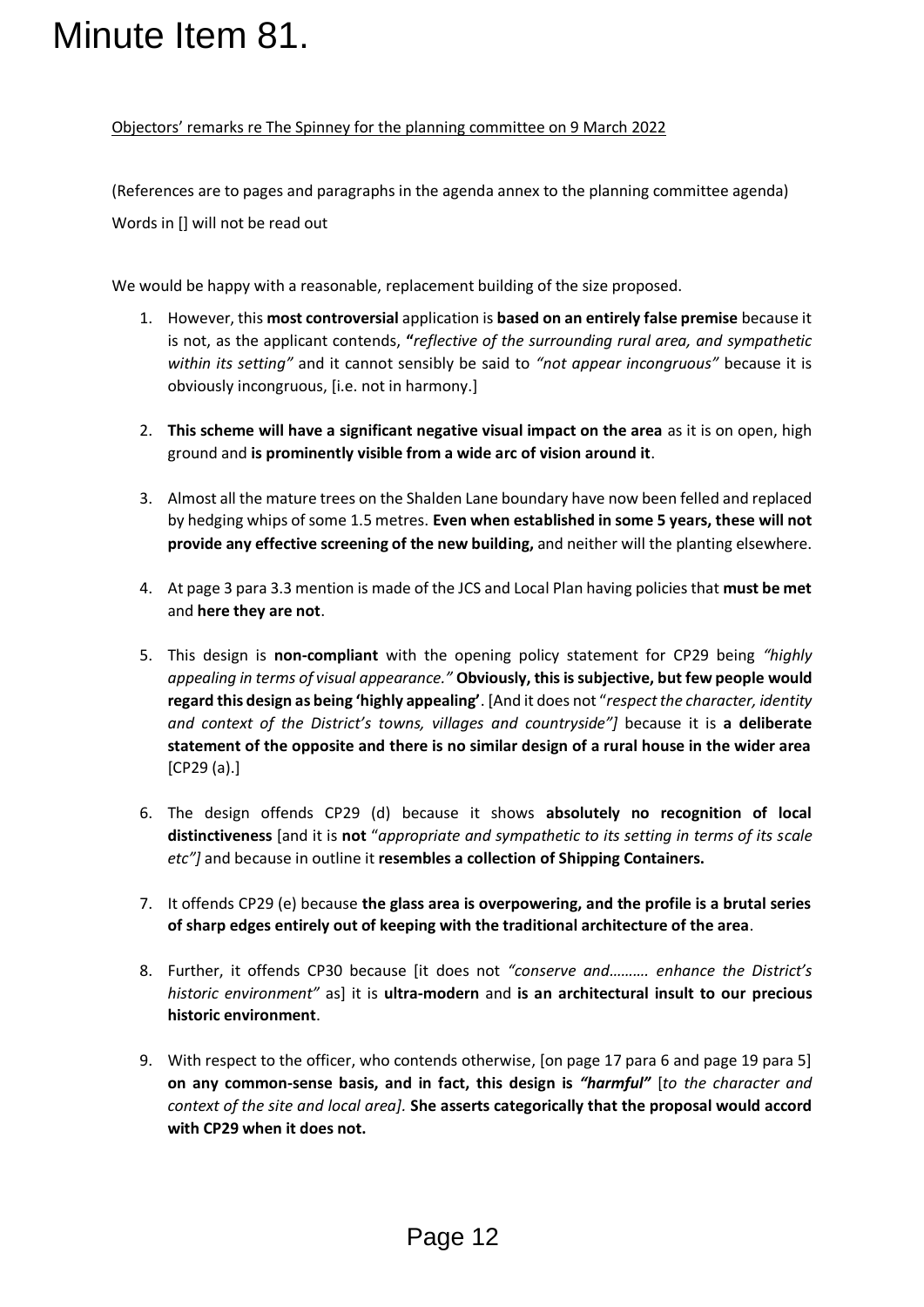10. **Shalden is an important conservation area,** and the core of this small village includes a property mentioned in the Domesday Book, timber framed houses, a medieval barn, and a 17<sup>th</sup> century blacksmith's house. Within 200 metres you would see a dominant, discordant unit which is **entirely out of keeping with the existing as-built heritage** including the 7 new ones built over the last 20 years (photos attached) and all the other dwellings off Shalden Lane.

I therefore encourage the committee to turn down this application because there are valid planning reasons to justify such a decision, supported by substantial evidence.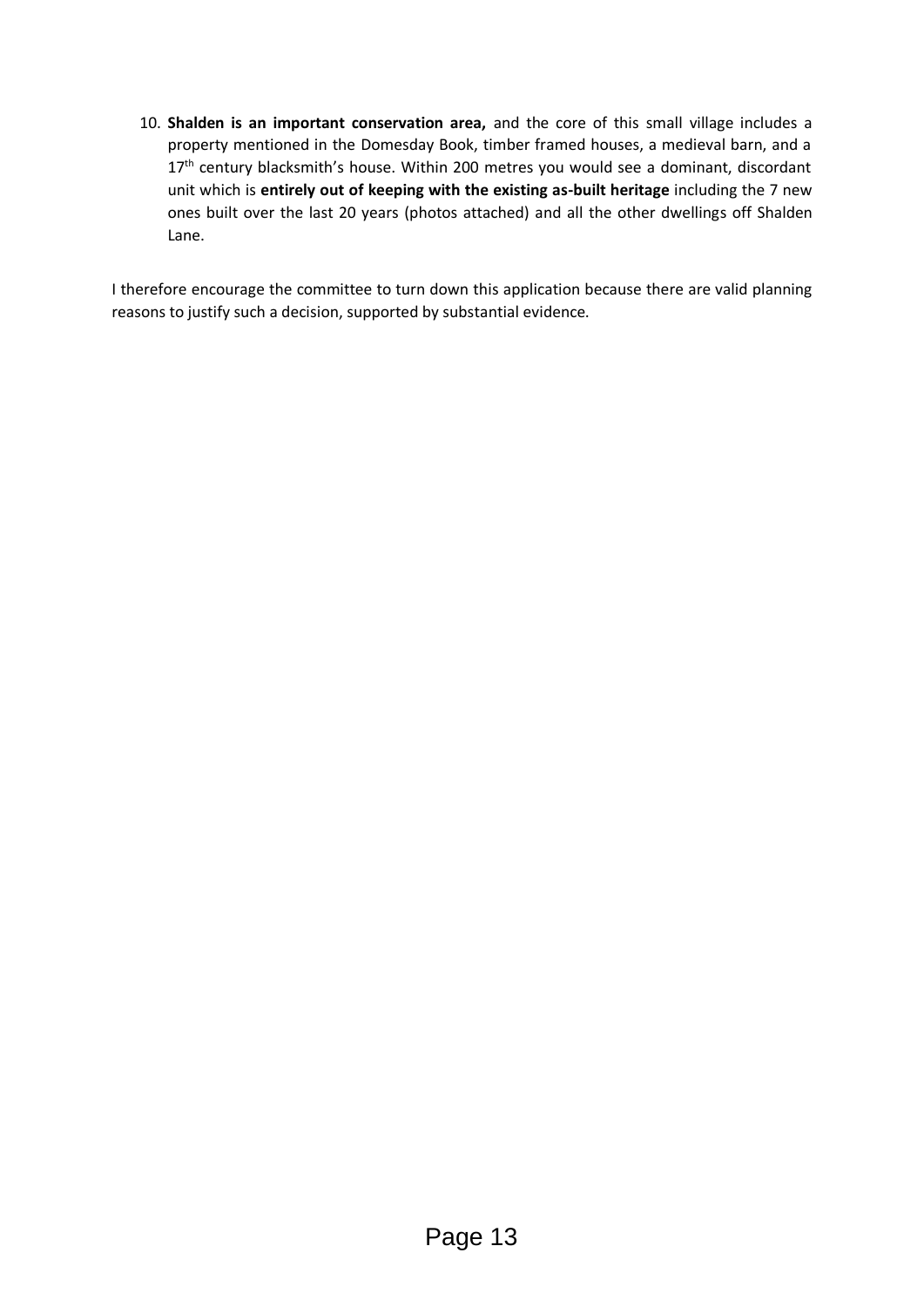**Notes for Cllr Orme for meeting on 9th March 2022 re: The Spinney planning application(s)**

**\_\_\_\_\_\_\_\_\_\_\_\_\_\_\_\_\_\_\_\_\_\_\_\_\_\_\_\_\_\_\_\_\_\_\_\_\_\_\_\_\_\_\_\_\_\_\_\_\_\_\_\_\_\_\_\_\_\_\_\_\_\_\_\_\_\_\_\_\_\_\_\_\_\_\_\_\_\_\_\_\_**

- At the time of the original application for The Spinney in July, Shalden Parish Council received no feedback from residents. The application was considered in line with planning guidelines and no reason for objection was evident. As such, Shalden Parish Council did not log any comments with EHDC Planning Dept.
- As a consultee In November, the parish council were made aware of an amendment to The Spinney application. As concerns had been raised by Councillors, in line with standing orders, an open meeting was called to discuss the application, with specific attention to design policy reference C29.
- In November, a number of objections had been raised directly to Shalden PC by residents. Although their concerns did **not** reference **current** legislation the Parish Council noted that:
	- o there was significant concern surrounding the design of the new dwelling,
	- $\circ$  a feeling that the design was not in keeping with the village and was detrimental to the sense of place.
	- $\circ$  there was also concern around its siting in the plot and the impact on the landscape.
- On considering the concerns of residents The Parish Council noted that there is **no** overall design scheme for that portion of Shalden sitting outside of the conservation area and that in fact the village constituted a variety of architectural styles already.
- Councillors considered the impact of the development on the neighbouring Conservation Area which constitutes a portion of the village. While the proposed design is modern, given its' location outside the conservation area there is no guidance too object. It was also noted that proposed dwelling is **not** visible at the same time as those within the conservation area and as such has no impact on them.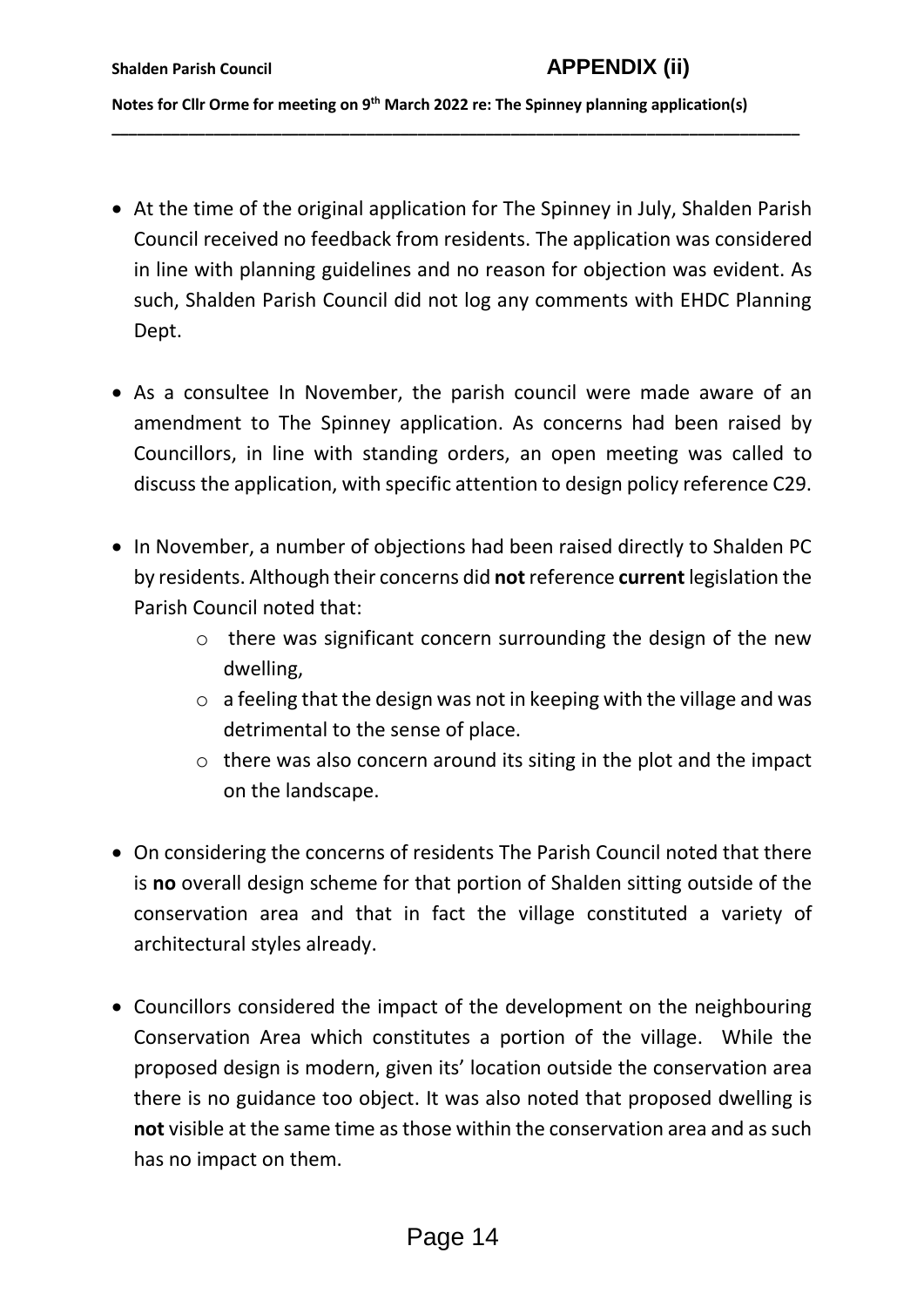**Notes for Cllr Orme for meeting on 9th March 2022 re: The Spinney planning application(s)**

**\_\_\_\_\_\_\_\_\_\_\_\_\_\_\_\_\_\_\_\_\_\_\_\_\_\_\_\_\_\_\_\_\_\_\_\_\_\_\_\_\_\_\_\_\_\_\_\_\_\_\_\_\_\_\_\_\_\_\_\_\_\_\_\_\_\_\_\_\_\_\_\_\_\_\_\_\_\_\_\_\_**

 Following discussion, the Council decided by 4:1 that there were no grounds to object to the application but that it was appropriate to highlight the concerns of residents to EHDC Planning Dept

#### **In Summary**

 Having reviewed the application twice, Shalden Parish Council believes that while the application **does** follow the guidelines within the JCS, they would ask the Planning committee to consider the detailed concerns local residents have shared in relation to this proposal and that these are taken into account when making their deliberations.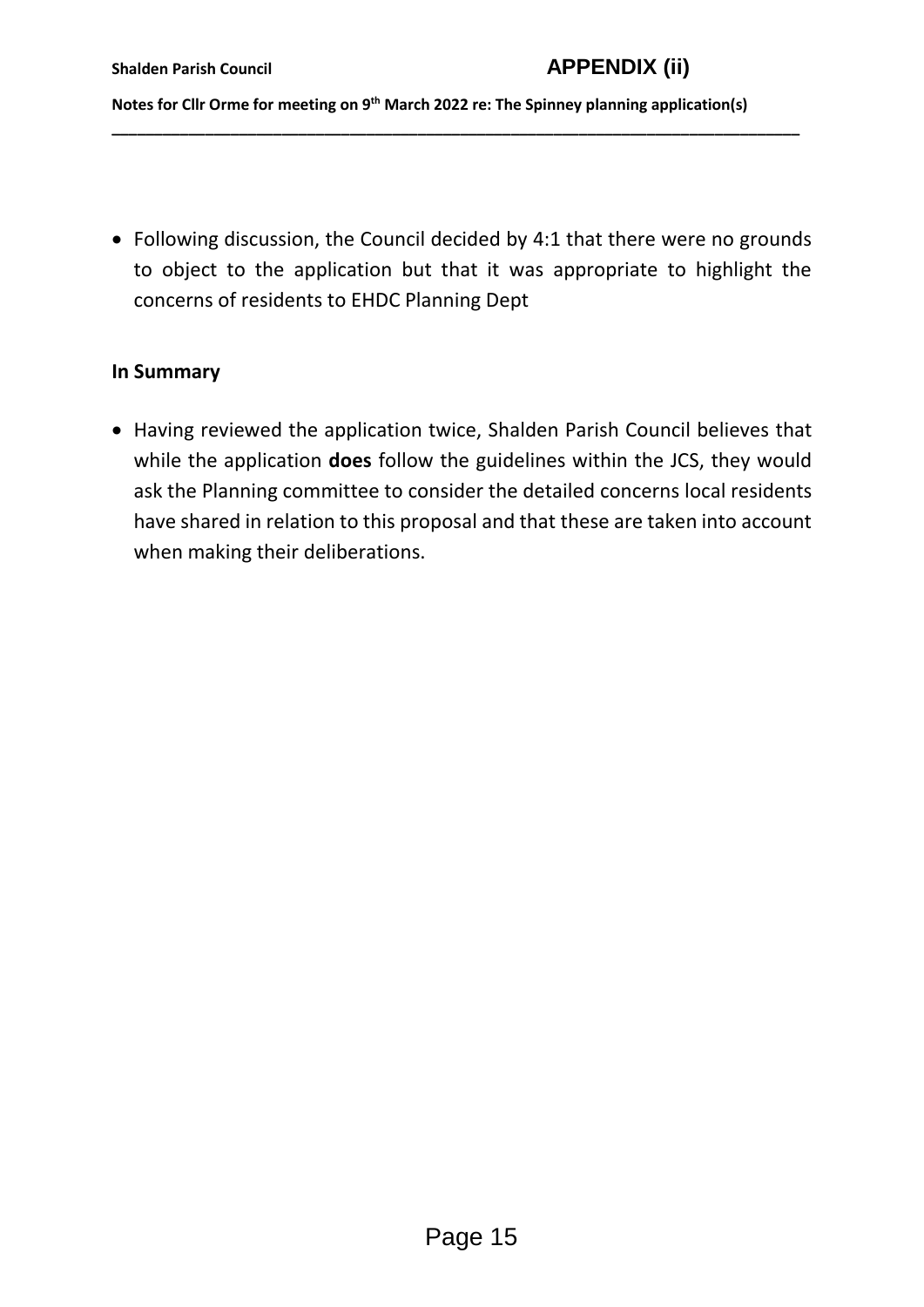Good evening Councillors & Chair,

My name is Dan Roycroft, I'm a chartered town planner and the agent for this application.

The application proposes the demolition of the existing dwelling and the erection of a high quality, sustainable, contemporary replacement home.

The existing dwelling benefits from a realistic fallback position whereby it could be extended using permitted development rights to achieve a total floorspace of 498sqm. Well established Case Law has confirmed that the existence of a fallback position must be afforded significant weight in the planning balance, and East Hants have recently had Costs awarded against them on the adjoining site for not affording sufficient weight to a fallback position.

The proposed dwelling has a total proposed floorspace of 500sqm, so is very similar to that which could be achieved by the fallback position and your Officers have confirmed significant weight should be afforded to this point.

The planning assessment then moves to whether the proposed dwelling would be materially harmful to the character of the area and the landscape.

The plot is located outside of the village when there is a more dense collection of dwellings. Shalden Lane by contrast holds only few dwellings along its length, stretched out of a wide area, and aside from one dwelling to the south, it doesn't have a close relationship with other dwellings or plots in the area. This presents an opportunity to provide a contemporary, more exciting form without impact on the prevailing character of the area. The proposal is however still tied to the local vernacular through the use of locally prevalent materials such as flint as the main elevational treatment.

In terms of landscape impact, the site is fairly well screened from public view so any impact would be limited by virtue of this point. Additionally, the design of the proposal and its contemporary form further limits impact – it will have a ridge height of just 6.6 metres compared to the 8m ridge of the existing dwelling.

Impact is further limited by the proposed materials. The existing dwelling is fairly conspicuous by virtue of its stark white rendered elevations, and by contrast the proposed materials are flint, reflective of the locality, with a lightweight timber clad first floor. These will help the proposed home assimilate well into the verdant backdrop and become far less visible than the existing dwelling.

Further to this, a soft landscaping scheme is proposed which add a new native hedgerow along the southern and eastern boundaries together with tree planting at and near the site entrance. Your